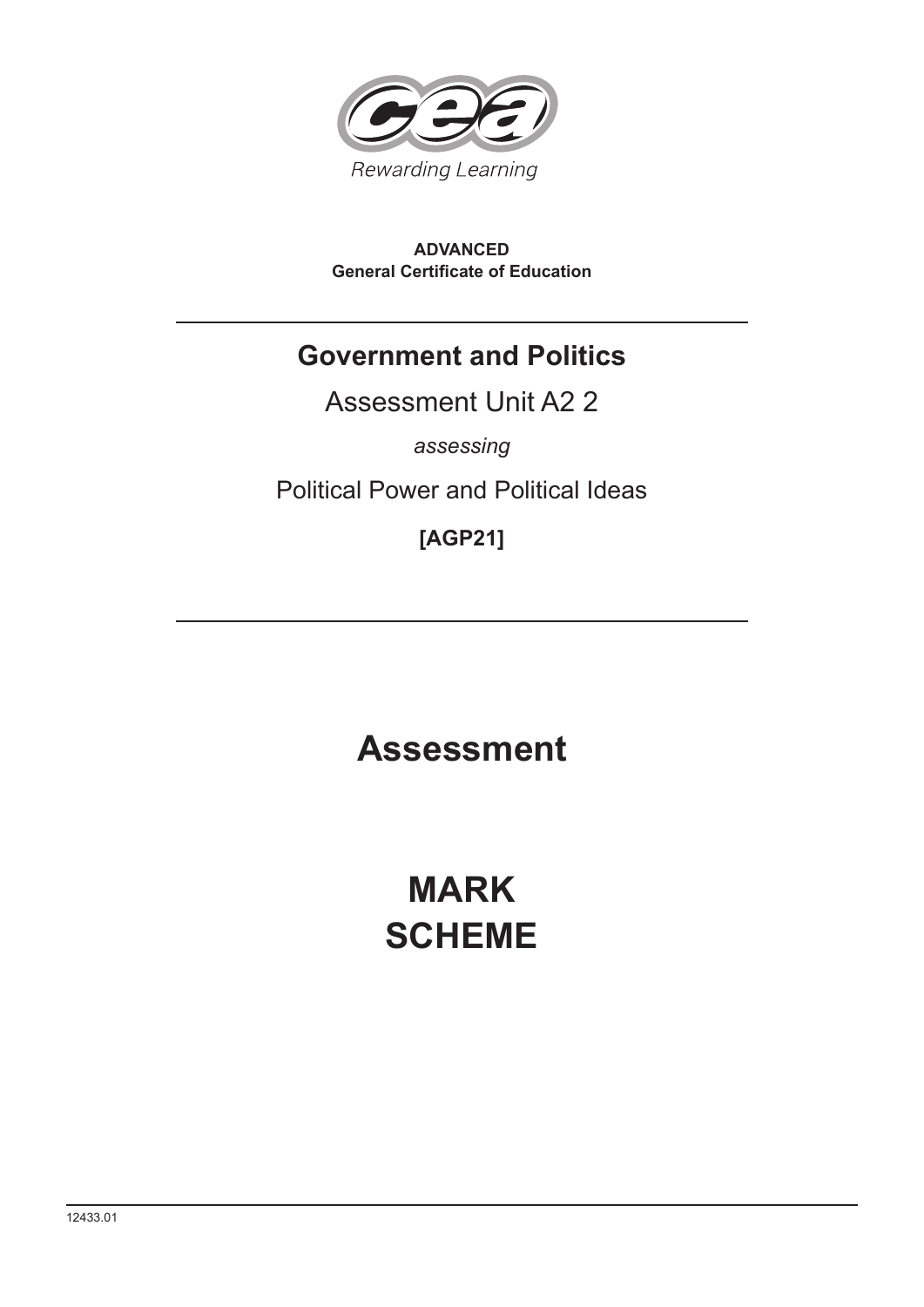## **General Marking Instructions**

#### *Introduction*

The main purpose of the mark scheme is to ensure that papers are marked accurately, consistently and fairly. The mark scheme provides teachers with an indication of the nature and range of students' responses likely to be worthy of credit. It also sets out the criteria which they should apply in allocating marks to students' responses.

#### *Assessment objectives*

Below are the assessment objectives for GCE Government and Politics.

Students should be able to:

- **AO1** Demonstrate knowledge and understanding of political institutions, processes, concepts, theories and debates.
- **AO2** Analyse and evaluate political information, arguments and theories; identify parallels, connections, similarities and differences between the political systems studied.
- **AO3** Construct and communicate coherent arguments making use of a range of appropriate political vocabulary.

Factual recall questions only AO1 may be assessed. In longer, extended writing responses all three AOs may be assessed.

#### *Quality of students' responses*

In marking the papers, teachers should be looking for a quality of response reflecting the level of maturity which may reasonably be expected of a 17 or 18-year-old which is the age at which the majority of students sit their GCE examinations.

#### *Flexibility in marking*

Mark schemes are not intended to be totally prescriptive. No mark scheme can cover all the responses which students may produce. In the event of unanticipated answers, teachers are expected to use their professional judgement to assess the validity of answers.

#### *Positive marking*

Teachers are encouraged to be positive in their marking, giving appropriate credit for what students know, understand and can do rather than penalising students for errors or omissions. Teachers should make use of the whole of the available mark range for any particular question and be prepared to award full marks for a response which is as good as might reasonably be expected of a 17 or 18-year-old GCE student.

#### *Awarding zero marks*

Marks should only be awarded for valid responses and no marks should be awarded for an answer which is completely incorrect or inappropriate.

#### *Examples and evidence*

In a subject such as Government and Politics, the use of relevant examples and evidence is crucial. However, the amount of evidence/examples required depends upon the nature of the question.

- shorter, factual recall questions may require no evidence/examples at all.
- other short questions may require an example is given but not developed.
- some source-based questions may identify an example and the task for students is to identify and then explain this example (and usually provide another).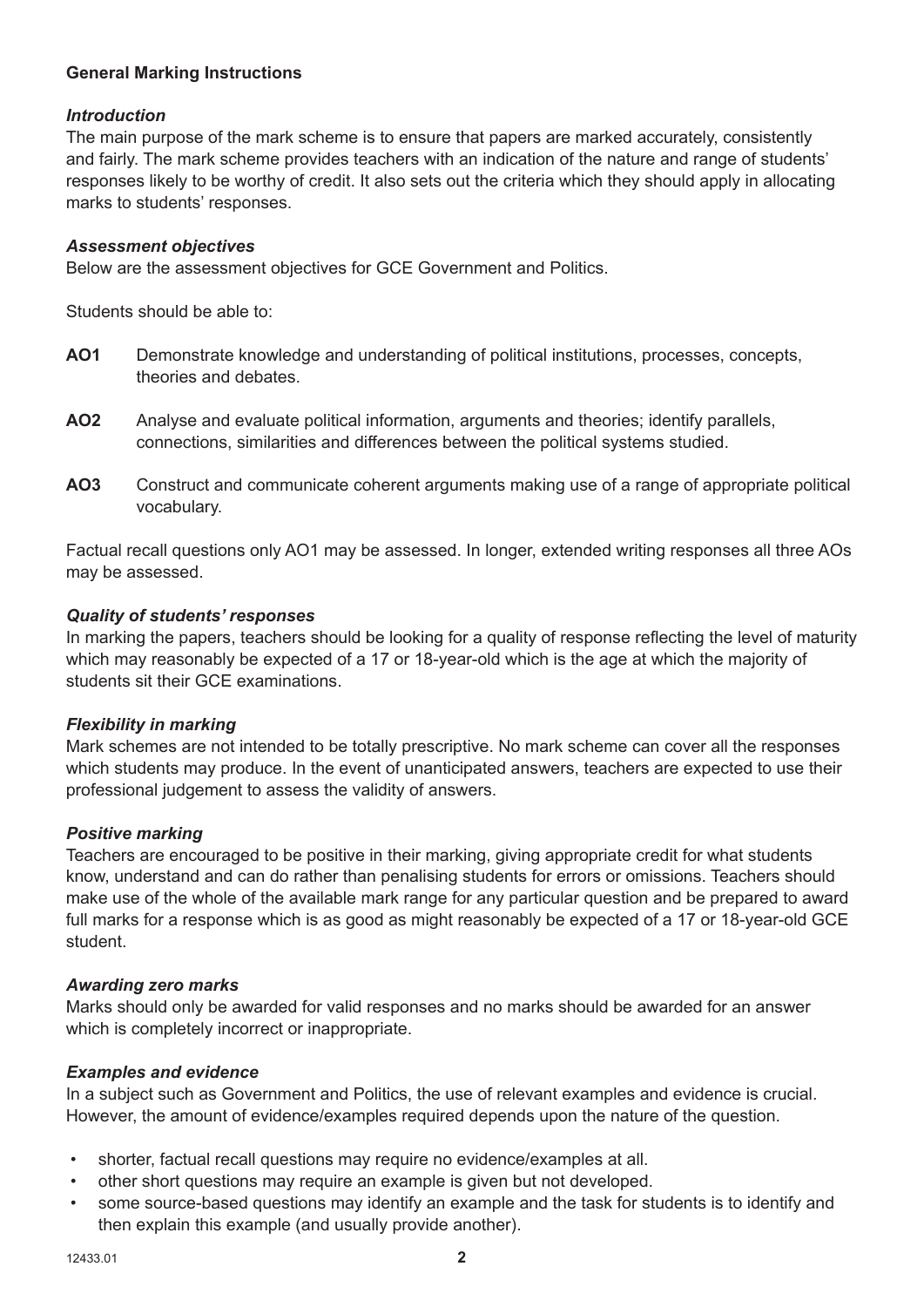- extended essay responses require a range of examples/evidence. However, this should not be simply listed but the relevance of the material to the topic under discussion should be explained. There is *no* required number of examples for a response to achieve the top mark band: a response with four developed and applied pieces of evidence is superior to one with ten listed examples.
- Further specific guidance is provided in the detailed Mark Scheme that follows.

#### *Sources of evidence and examples*

Evidence and examples may be drawn from political systems referred to in the specification. However, students are free to draw upon evidence from systems **not** included in the specification: for example, North Korea, Brazil, Myanmar.

Accurate and relevant knowledge and understanding from all political systems is acceptable.

Direct quotation, while acceptable, is not required in responses.

#### *Types of mark schemes*

Mark schemes for tasks or questions which require students to respond in extended written form are marked on the basis of levels of response which take account of the quality of written communication. Other questions which require only short answers are marked on a point for point basis with marks awarded for each valid piece of information provided.

#### *Levels of response*

In deciding which level of response to award, teachers should look for the 'best fit' bearing in mind that weakness in one area may be compensated for by strength in another. In deciding which mark within a particular level to award to any response, teachers are expected to use their professional judgement.

The following guidance is provided to assist teachers.

- *Threshold performance:* Response which just merits inclusion in the level and should be awarded a mark at or near the bottom of the range.
- *Intermediate performance:* Response which clearly merits inclusion in the level and should be awarded a mark at or near the middle of the range.
- *High performance:* Response which fully satisfies the level description and should be awarded a mark at or near the top of the range.

#### *Quality of written communication*

Quality of written communication is taken into account in assessing students' responses to all questions that require them to respond in extended written form. These questions are marked on the basis of levels of response. The description for each level of response includes reference to the quality of written communication.

For conciseness, quality of written communication is distinguished within levels of response as follows:

- Level 1: Quality of written communication is inadequate.
- Level 2: Quality of written communication is limited.
- Level 3: Quality of written communication is satisfactory.
- Level 4: Quality of written communication is good.
- Level 5: Quality of written communication is of a high standard.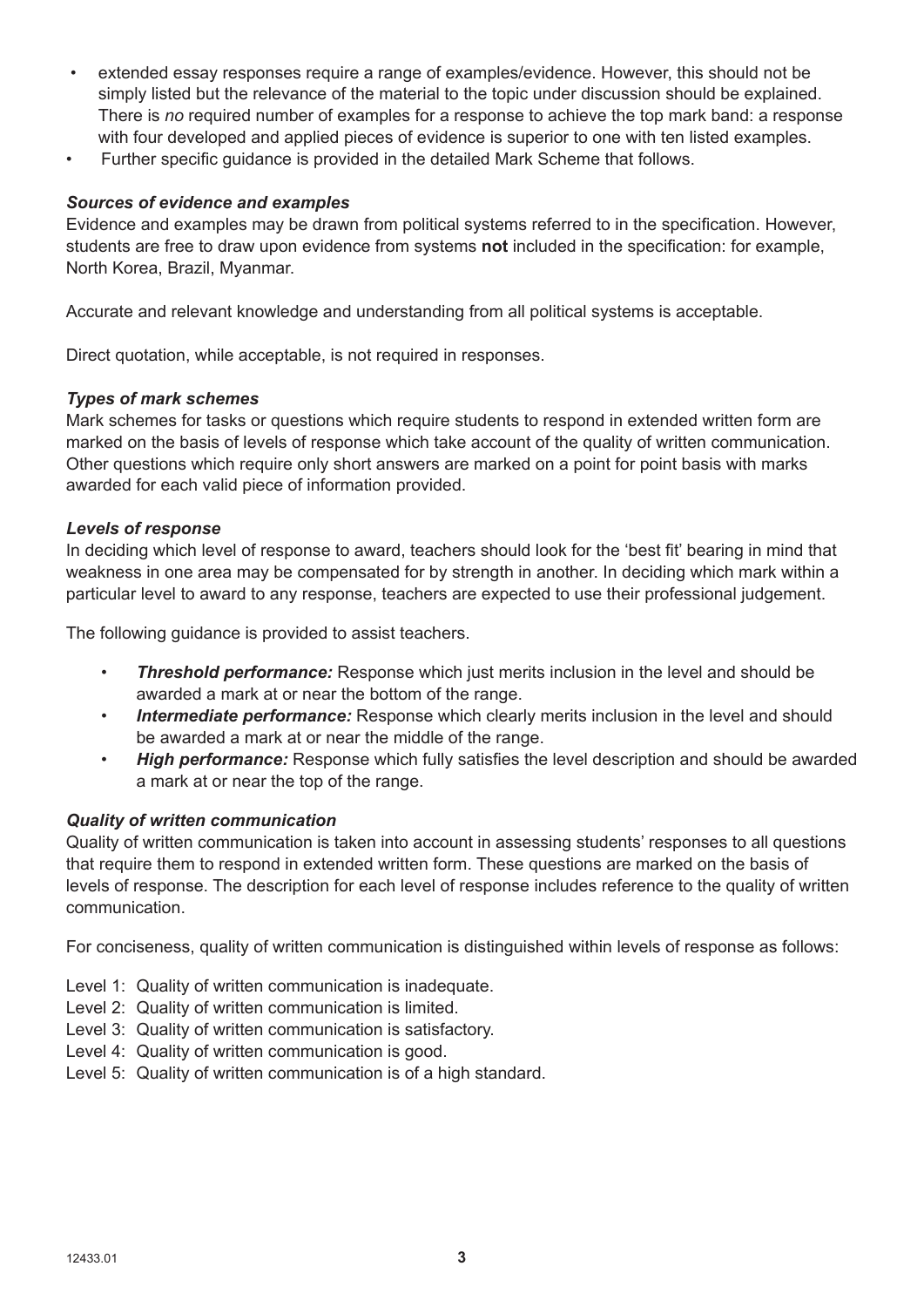In interpreting these level descriptions, teachers should refer to the more detailed guidance provided below:

**Level 1 (Inadequate):** The student makes only a very limited selection and use of an appropriate form and style of writing. The organisation of material may lack any clarity and coherence. There is very little use of specialist vocabulary. Presentation, spelling, punctuation and grammar may be such that intended meaning is consistently unclear.

**Level 2 (Limited):** The student makes only a limited selection and use of an appropriate form and style of writing. The organisation of material may lack clarity and coherence. There is little use of specialist vocabulary. Presentation, spelling, punctuation and grammar may be such that intended meaning is not clear in places.

**Level 3 (Satisfactory):** The student makes a reasonable selection and use of an appropriate form and style of writing. Relevant material is organised with some clarity and coherence. There is some use of appropriate specialist vocabulary. Presentation, spelling, punctuation and grammar are sufficiently competent to make meaning clear.

Level 4 (Good): The student makes a good selection and use of an appropriate form and style of writing. Relevant material is organised with a good standard of clarity and coherence. There is good use of appropriate specialist vocabulary. Presentation, spelling, punctuation and grammar are of a sufficiently good standard to make meaning clear.

**Level 5 (High Standard):** The student successfully selects and uses the most appropriate form and style of writing. Relevant material is organised with a high degree of clarity and coherence. There is widespread and accurate use of appropriate specialist vocabulary. Presentation, spelling, punctuation and grammar are of a sufficiently high standard to make meaning clear.

Government and Politics is one of many subjects in which it is possible to confuse a well-presented response with one that actually contains relevant knowledge and understanding.

It is imperative when assessing responses, that relevant knowledge and understanding are appropriately rewarded, even if the presentation is not of as high a standard as may be the case with other student's work.

It is also important to note that the level descriptors for QWC state that spelling, punctuation and grammar are relevant in so far as they affect the meaning of a student's response. Some failings in spelling, punctuation and grammar should not prevent a response that contains clearly relevant material from being rewarded.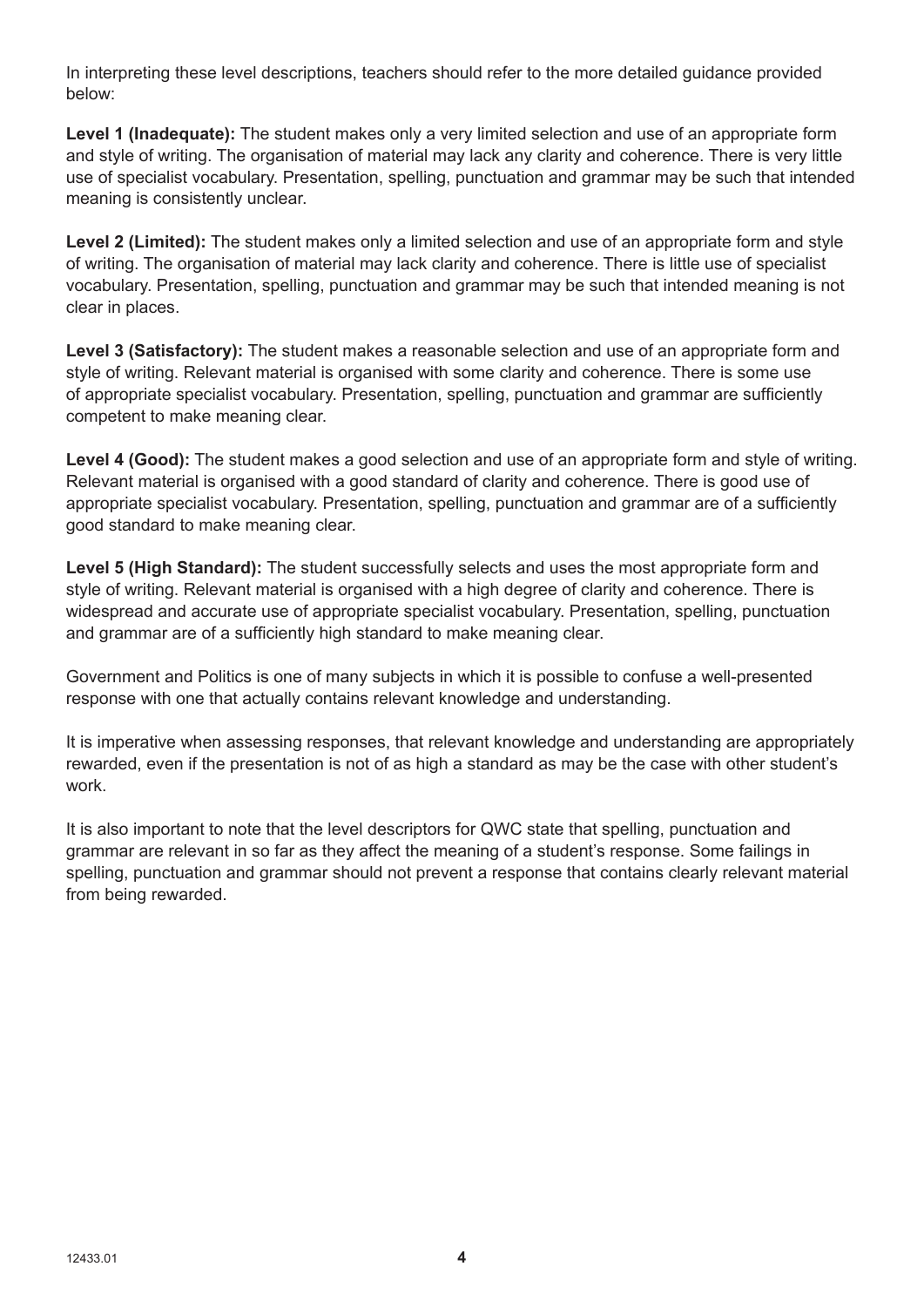## **Section A: Factors involved in the Exercise of Power**

#### **1 Background**

State control of the media is the opposite to the concept of a free media. State control can take both overt and more covert forms. The overt forms include direct state control of the membership and output of media outlets so that, in effect, the media becomes a branch of the state. The state may also censor media content or restrict it through legislation. More covertly, the state may seek to control media appointments, restrict access to information, leak to journalists or use "spin" to shape the news agenda.

#### **Level 1 ([1])**

The student offers a basic explanation of what is meant by the term "the media is tightly controlled".

## **Level 2 ([2]–[3])**

The student offers a more developed explanation of what is meant by the term "the media is tightly controlled". An example may be included to support the response. If no supporting example is given, a maximum of 3 marks can be awarded.

## **Level 3 ([4]–[5])**

The student provides a full explanation of what is meant by the term "the media is tightly controlled". A relevant example will be used to support the response.

#### *(AO1: [5] marks)*

Any other valid material will be rewarded appropriately. [5]

#### **2 Background**

The Source identifies violation of human rights as another feature of an authoritarian system and students should seek to explain what this means and, if possible, support the explanation with a relevant example. Other features that students may identify include the absence of free and fair elections, suppression of independent pressure groups, the absence of an independent judiciary and any other valid feature.

#### **Level 1 ([1])**

The student identifies a valid feature with little or no development.

#### **Level 2 ([2]–[3])**

The student identifies a valid feature and offers a more developed explanation. The answer may be supported with a relevant example.

#### **Level 3 ([4]–[5])**

The student identifies a valid reason and provides a full explanation of the feature, including supporting evidence.

Apply criteria for each valid reason. One feature must come from the Item.

#### *(AO1: [5] marks 2)*

Any other valid information will be rewarded appropriately. [10]

10

**AVAILABLE MARKS**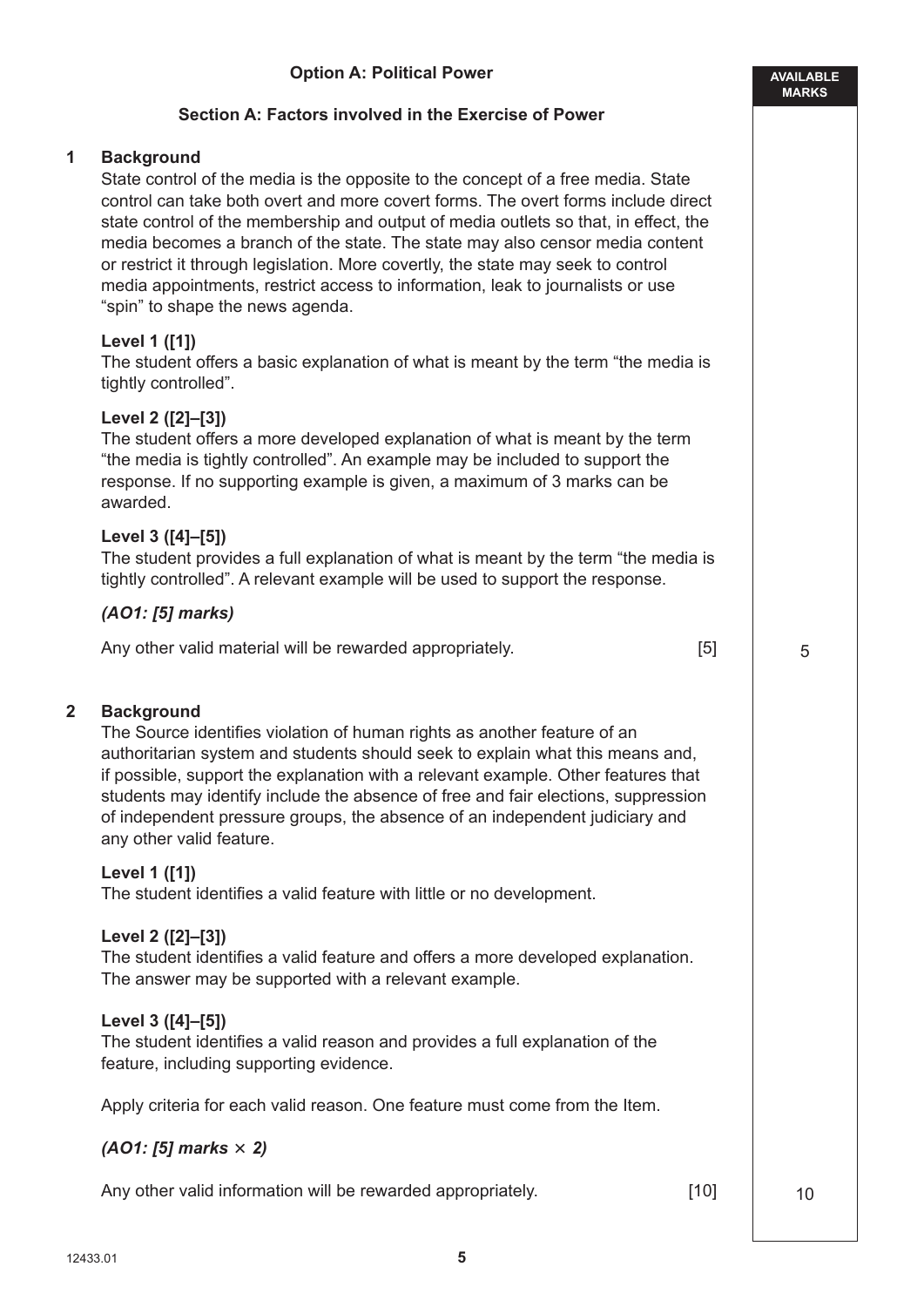## **3 Background**

The Source gives students two possible reasons for the durability of authoritarian states: control over the media and the creation of social and political stability. Students should seek to explain how one or both of these may contribute to the survival of a state, perhaps by using the example of Putin that is also included in the Source. Other possible reasons may include the state being able to deliver economic growth and rising living standards which many observers see as the basis of the deal between the Chinese leadership and people. It would be wrong to dismiss the effectiveness of coercive power as a basis for state survival. The threat from a hostile external power has also been often employed by authoritarian leaders to retain their position.

Any other relevant reason.

## **Level 1 ([1]–[4])**

The student demonstrates limited knowledge and understanding of the reasons why authoritarian states can survive and makes little attempt to answer the question. The answer is ill-informed and/or has a high degree of irrelevant material. The response contains general statements and/or includes no evidence or examples. There is little analysis and evaluation of information, arguments and explanations. There is little recognition of basic similarities and differences between political systems. Spelling, punctuation and grammar are inadequate. An argument or explanation, if present, is ill-informed and poorly constructed. The level of communication and use of political vocabulary are both limited.

## **Level 2 ([5]–[8])**

The student demonstrates outline knowledge and understanding of reasons why authoritarian states can survive but there are major gaps in this knowledge and understanding and only a limited attempt is made to answer the question. The response contains some relevant material but also significant irrelevant or general material. Some relevant evidence or examples are provided. There is limited analysis and simple evaluation of political information, arguments and explanations. There is some recognition of basic similarities and differences between political systems. Spelling, punctuation and grammar are limited. An argument or explanation is constructed although communication and structure tend to be narrative or descriptive. There is some use of appropriate political vocabulary.

#### **Level 3 ([9]–[12])**

The student demonstrates satisfactory knowledge and understanding of reasons why authoritarian states can survive but there are some gaps in this knowledge and understanding. The response makes a reasonable attempt at answering the question and contains relevant material along with some more general material. Relevant evidence or examples are provided. There is sound analysis and evaluation of political information, arguments and explanations.

There is a reasonable attempt at comparing political systems. Spelling, punctuation and grammar are satisfactory. A structured argument is constructed, displaying effective communication and presentation of ideas. A suitable conclusion is reached and there is good use of appropriate political vocabulary.

#### **Level 4 ([13]–[16])**

The student demonstrates sound knowledge and understanding of reasons why authoritarian states can survive and uses this to fully address the requirements of the question. Accurate evidence and examples are deployed to illustrate points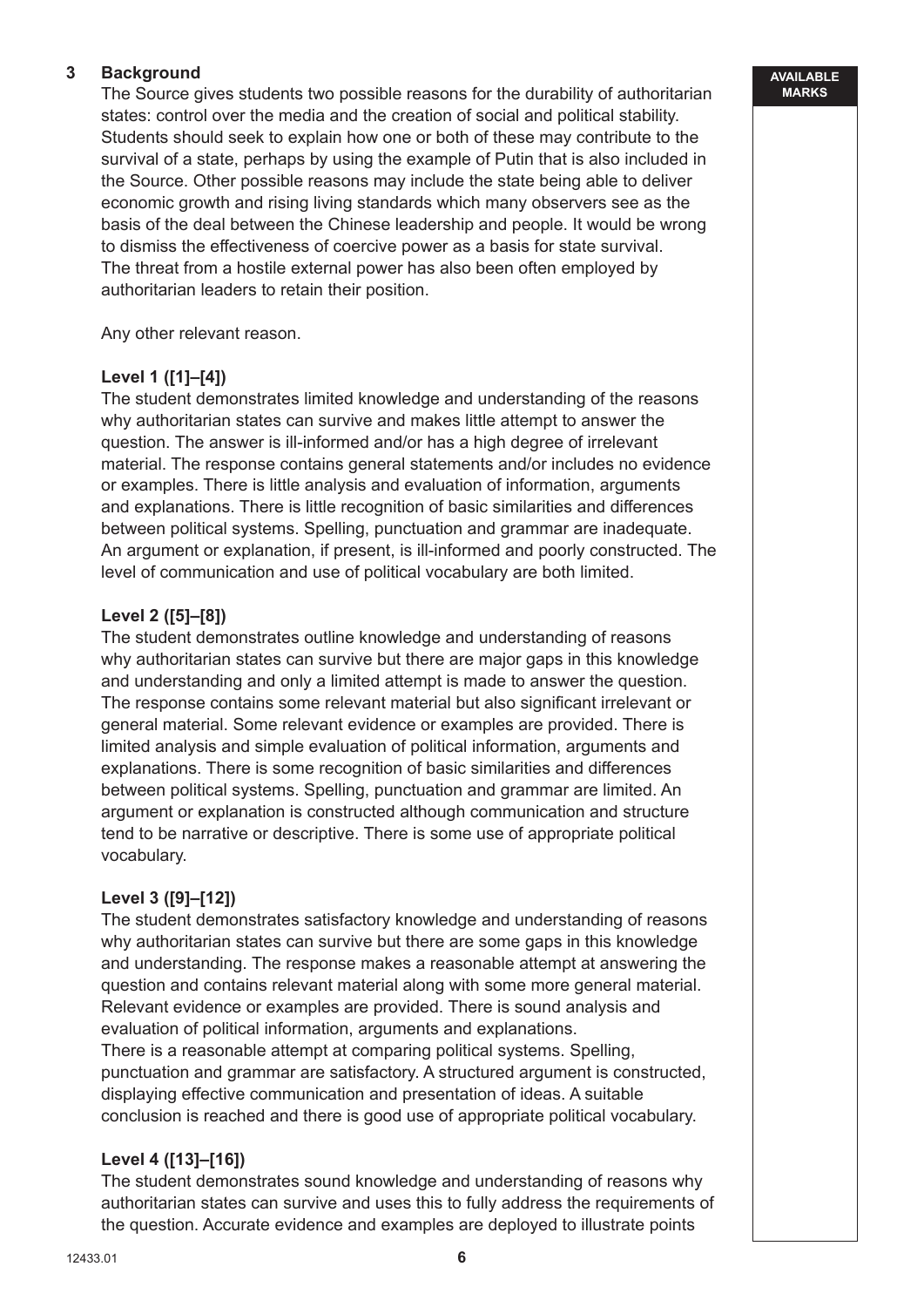made. There is clear and full analysis and evaluation of political information, arguments and explanations. There is effective comparison of political systems. Spelling, punctuation and grammar are generally good. A cogent and coherent argument is constructed which displays clear communication and presentation of ideas. There is extensive use of appropriate political vocabulary and a reasoned conclusion is reached.

## **Level 5 ([17]–[20])**

The student demonstrates accurate, detailed and comprehensive knowledge and understanding of reasons why authoritarian states can survive and deploys this to produce an exemplary answer to the question. The most relevant and accurate evidence and examples are deployed to illustrate points made extremely effectively. There is exceptionally thorough and clear analysis and evaluation of political information, arguments and explanations. There is highly effective comparison of political systems. Spelling, punctuation and grammar are of a consistently high standard. A thoroughly convincing and logical argument is constructed which displays highly effective communication and presentation of ideas. There is precise and wide-ranging use of appropriate political vocabulary and a clear and logical conclusion is reached.

Any other valid material will be rewarded appropriately. [20]

**Section A**

**35**

20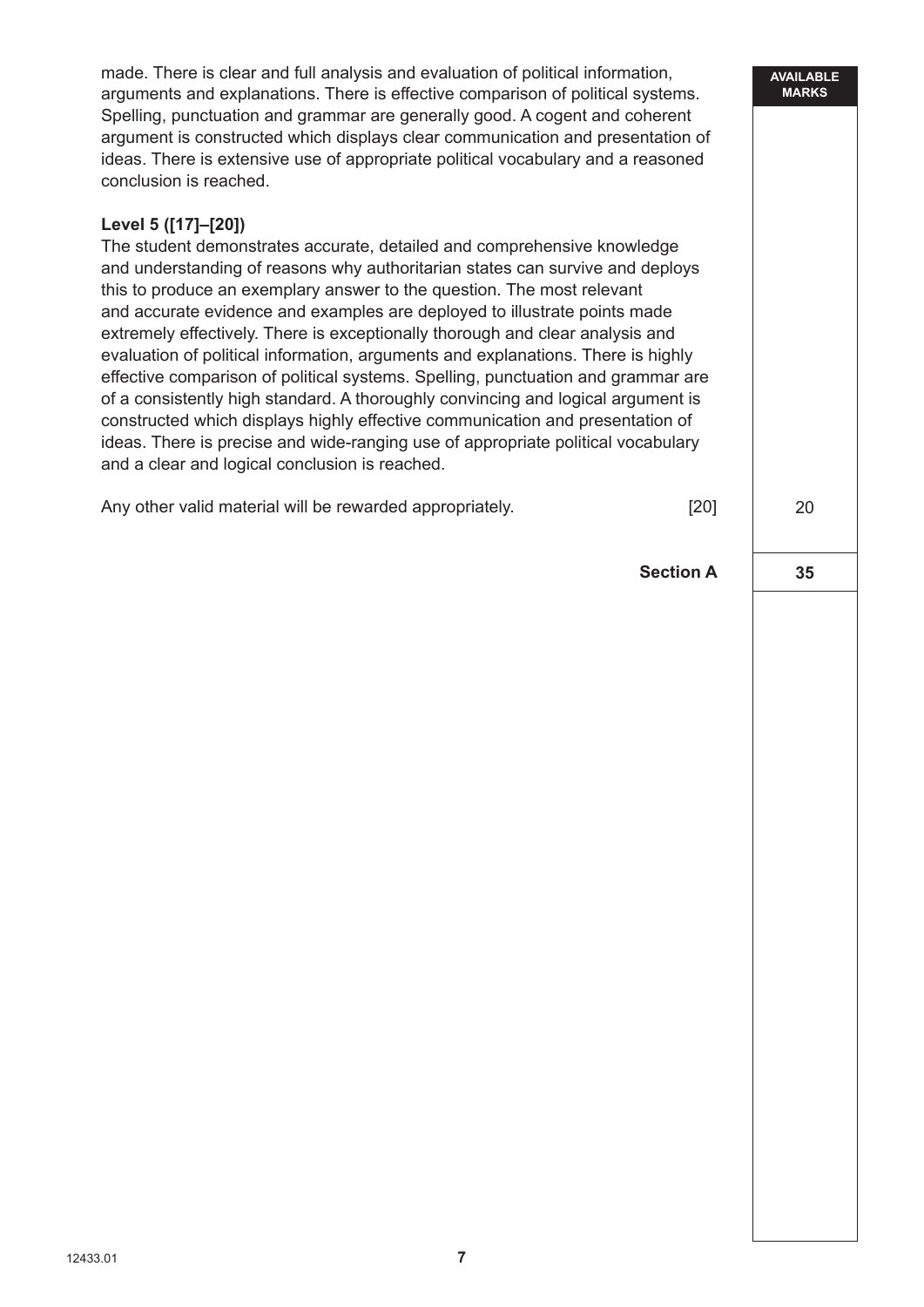#### **Section B: Theories of Power**

#### **4 Background**

The term "patriarchy" is associated with the Feminist theory of political power. The term refers to male dominance in both the domestic and public spheres. Not only are institutions dominated by men but the institutions act in the interests of men and against those of women.

#### **Level 1 ([1])**

The student offers a basic explanation of what is meant by the term "patriarchy".

#### **Level 2 ([2]–[3])**

The student offers a more developed explanation of what is meant by the term "patriarchy". An example may be included to support the response. If no supporting example is given, a maximum of 3 marks can be awarded.

#### **Level 3 ([4]–[5])**

The student provides a full explanation of what is meant by the term "patriarchy". A relevant example will be used to support the response.

#### *(AO1: [5] marks)*

Any other valid material will be rewarded appropriately. [5]

#### **5 (a) Background**

What marks the statement that is contained in this question as the view of Elite Theory is the view that domination of power by the few remains constant. Political leaders may change in a "circulation of elites" but elite rule is inevitable and an "Iron Law of Oligarchy" operates in all political structures. Elites frequently disguise their power by claiming to be democratic but this is a sham. There are several different forms of Elite Theory and students may explore some of these forms. Students should refer to a range of elite theorists and support their discussion with relevant evidence.

Pluralist critics of Elite Theory argue that democracy is achievable and is in fact the reality in many societies. While not ideal, western liberal democracy has brought popular control over the state and human rights to many nations. Marxists believe that domination of power by the few is not inevitable and will not be the case in a socialist society where the inequalities of wealth no longer exist making equal access to power possible. Feminists would accuse Elite Theory of legitimising patriarchal structures and elite male rule by suggesting that it is 'inevitable'. The few are a male few.

Weaker answers will display only a limited grasp of the issue and have limited concrete evidence. Stronger answers will display more detailed knowledge and offer a broad range of evidence.

#### **Level 1 ([1]–[7])**

The student demonstrates limited knowledge and understanding of the Elite and other theories of power and makes little attempt to answer the question. The answer is ill-informed and/or has a high degree of irrelevant material. The response contains general statements and/or includes no evidence or examples. There is little analysis and evaluation of information, arguments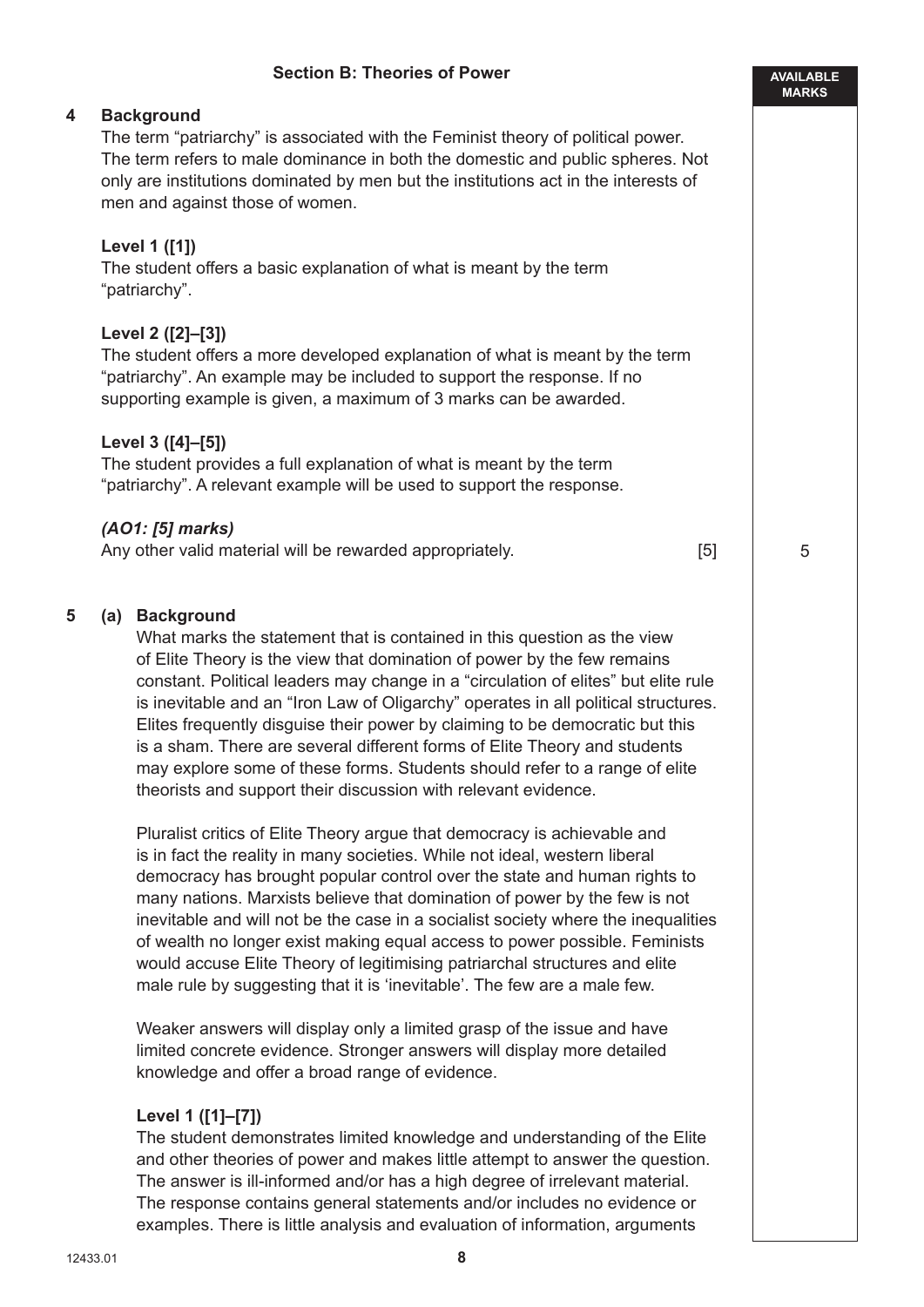and explanations.

There is little recognition of basic similarities and differences between political systems. Spelling, punctuation and grammar are inadequate. An argument or explanation, if present, is ill-informed and poorly constructed. The level of communication and use of political vocabulary are both limited.

## **Level 2 ([8]–[14])**

The student demonstrates outline knowledge and understanding of the Elite and other theories of power but there are major gaps in this knowledge and understanding and only a limited attempt is made to answer the question. The response contains some relevant material but also significant irrelevant or general material. Some relevant evidence or examples are provided. There is limited analysis and simple evaluation of political information, arguments and explanations. There is some recognition of basic similarities and differences between political systems. Spelling, punctuation and grammar are limited. An argument or explanation is constructed although communication and structure tend to be narrative or descriptive. There is some use of appropriate political vocabulary.

## **Level 3 ([15]–[21])**

The student demonstrates satisfactory knowledge and understanding of the Elite and other theories of power but there are some gaps in this knowledge and understanding. The response makes a reasonable attempt at answering the question and contains relevant material along with some more general material. Relevant evidence or examples are provided. There is sound analysis and evaluation of political information, arguments and explanations. There is a reasonable attempt at comparing political systems. Spelling, punctuation and grammar are satisfactory. A structured argument is constructed, displaying effective communication and presentation of ideas. A suitable conclusion is reached and there is good use of appropriate political vocabulary.

#### **Level 4 ([22]–[28])**

The student demonstrates sound knowledge and understanding of the Elite and other theories of power and uses this to fully address the requirements of the question. Accurate evidence and examples are deployed to illustrate points made. There is clear and full analysis and evaluation of political information, arguments and explanations. There is effective comparison of political systems. Spelling, punctuation and grammar are generally good. A cogent and coherent argument is constructed which displays clear communication and presentation of ideas. There is extensive use of appropriate political vocabulary and a reasoned conclusion is reached.

#### **Level 5 ([29]–[35])**

The student demonstrates accurate, detailed and comprehensive knowledge and understanding of the Elite and other theories of power and deploys this to produce an exemplary answer to the question. The most relevant and accurate evidence and examples are deployed to illustrate points made extremely effectively. There is exceptionally thorough and clear analysis and evaluation of political information, arguments and explanations. There is highly effective comparison of political systems. Spelling, punctuation and grammar are of a consistently high standard. A thoroughly convincing and logical argument is constructed which displays highly effective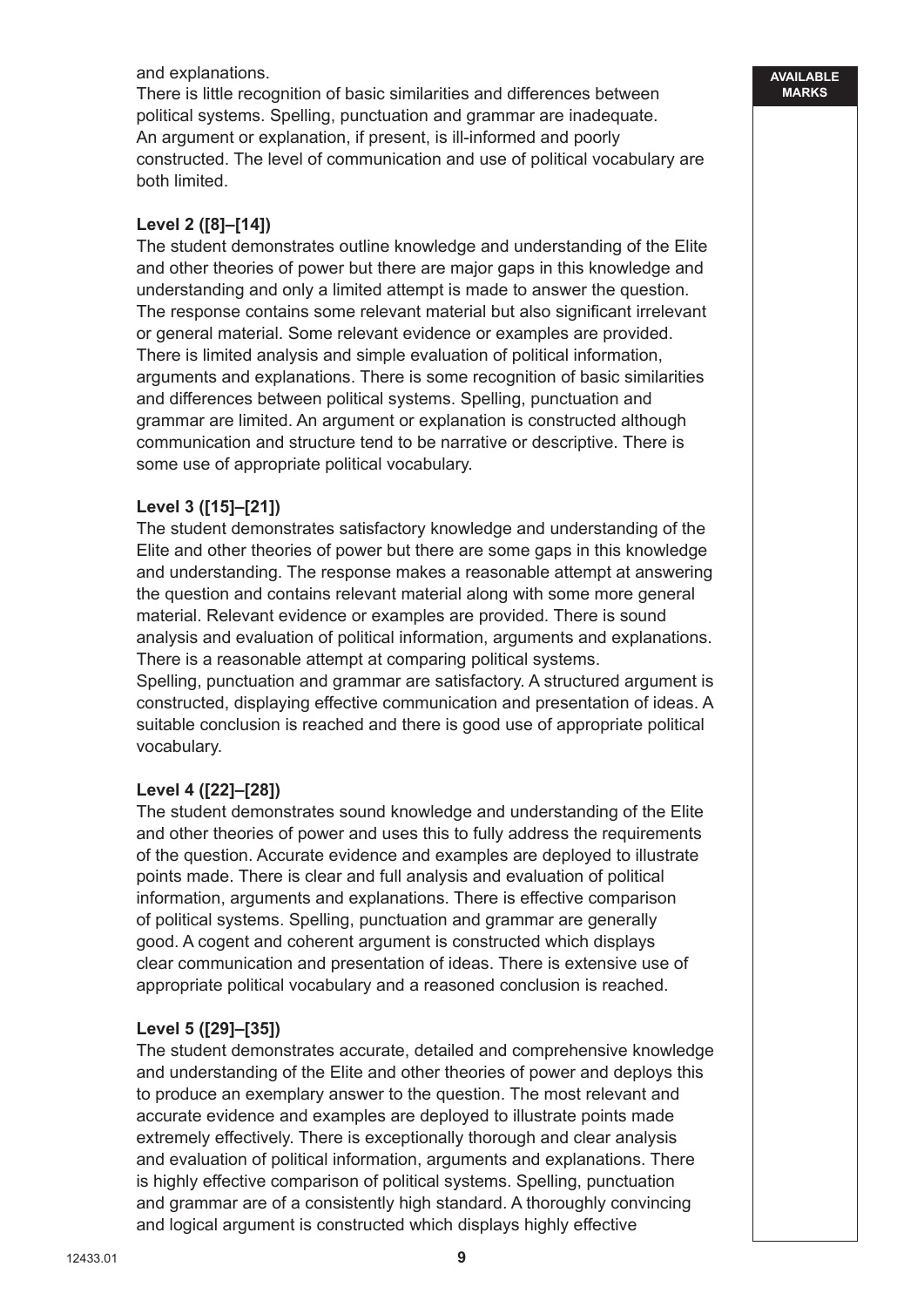communication and presentation of ideas. There is precise and wide-ranging use of appropriate political vocabulary and a clear and logical conclusion is reached.

Any other valid material will be rewarded appropriately. [35]

#### **(b) Background**

It is the reference to ruling class and to proletariat that reveal this question to be about the Marxist analysis of political power. Since Marx and Engels declared the capitalist state to be simply a committee for manging the affairs of the bourgeoisie, it has remained a central theme of the Marxist analysis. Much Marxist research has sought to establish the ruling class character of those who control the state and there is much to support such a conclusion. Other Marxists have sought to demonstrate that, whatever the characteristics of those who run things, the policies of the state will favour the long-term interests of the ruling class.

Pluralist critics of the Marxist analysis challenge both the idea that the state is controlled by the ruling class and that the state acts solely in the interests of the wealthy. Elite Theorists argue that it is not the case that the wealth owning class control the state in all societies: there are many other bases on which an elite can be based. While Marxist Feminists would share many of the views of Marxism, other Feminists would argue that it is gender that is the main factor determining access to political power. They would also assert that gender is also the basis of state policies and not class.

## **Level 1 ([1]–[7])**

The student demonstrates limited knowledge and understanding of the Marxist and other theories of political power and of how it has been criticised and makes little attempt to answer the question. The answer is ill-informed and/or has a high degree of irrelevant material. The response contains general statements and/or includes no evidence or examples. There is little analysis and evaluation of information, arguments and explanations. There is little recognition of basic similarities and differences between political systems. Spelling, punctuation and grammar are inadequate. An argument or explanation, if present, is ill-informed and poorly constructed. The level of communication and use of political vocabulary are both limited.

#### **Level 2 ([8]–[14])**

The student demonstrates outline knowledge and understanding of the Marxist and other theories of political power and of how it has been criticised but there are major gaps in this knowledge and understanding and only a limited attempt is made to answer the question. The response contains some relevant material but also significant irrelevant or general material. Some relevant evidence or examples are provided. There is limited analysis and simple evaluation of political information, arguments and explanations. There is some recognition of basic similarities and differences between political systems. Spelling, punctuation and grammar are limited. An argument or explanation is constructed although communication and structure tend to be narrative or descriptive. There is some use of appropriate political vocabulary.

**AVAILABLE MARKS**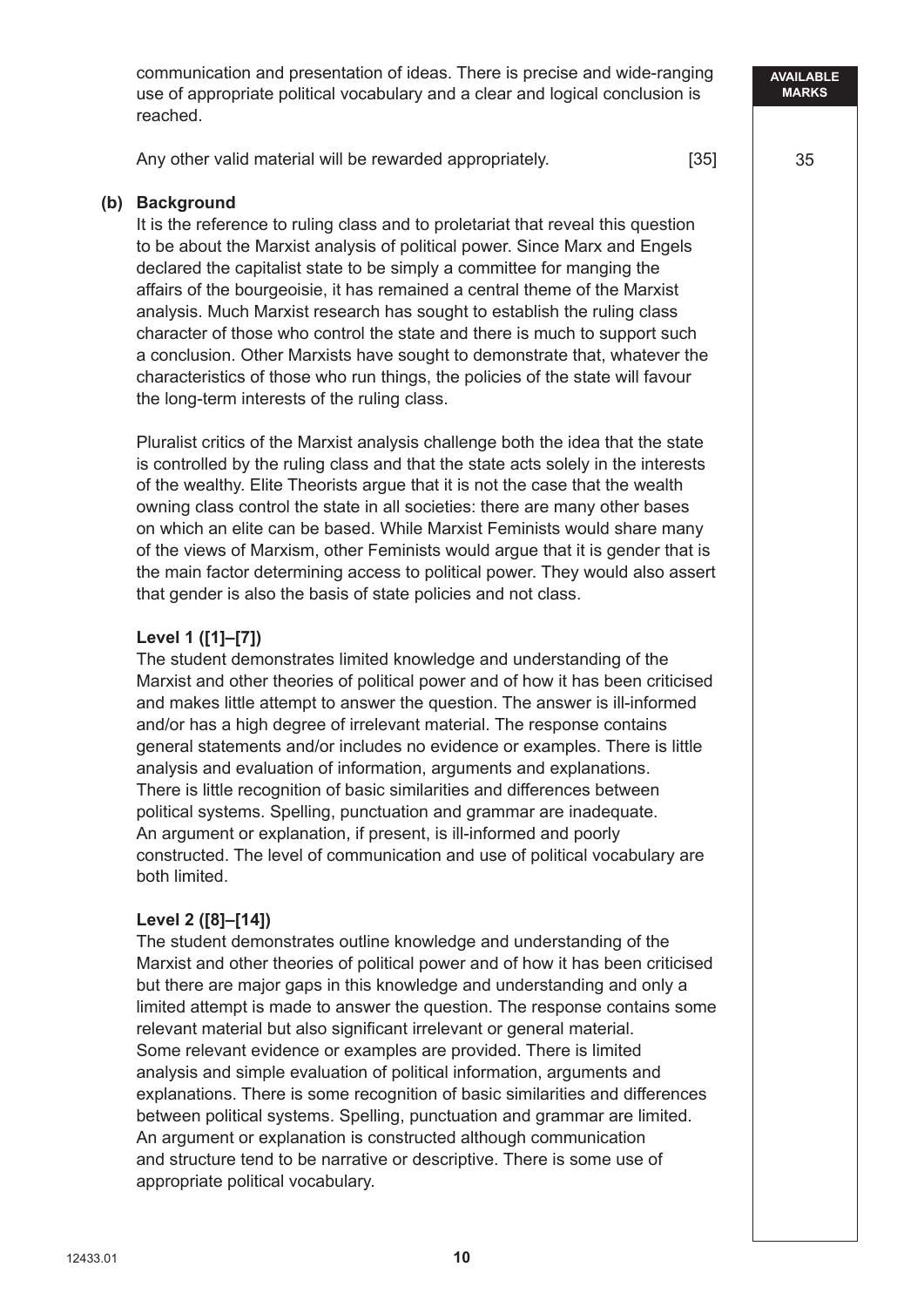# **Level 3 ([15]–[21])**

The student demonstrates satisfactory knowledge and understanding of the Marxist and other theories of political power and of how it has been criticised but there are some gaps in this knowledge and understanding. The response makes a reasonable attempt at answering the question and contains relevant material along with some more general material. Relevant evidence or examples are provided. There is sound analysis and evaluation of political information, arguments and explanations. There is a reasonable attempt at comparing political systems. Spelling, punctuation and grammar are satisfactory. A structured argument is constructed, displaying effective communication and presentation of ideas. A suitable conclusion is reached and there is good use of appropriate political vocabulary.

## **Level 4 ([22]–[28])**

The student demonstrates sound knowledge and understanding of the Marxist and other theories of political power and of how it has been criticised and uses this to fully address the requirements of the question. Accurate evidence and examples are deployed to illustrate points made. There is clear and full analysis and evaluation of political information, arguments and explanations. There is effective comparison of political systems. Spelling, punctuation and grammar are generally good. A cogent and coherent argument is constructed which displays clear communication and presentation of ideas. There is extensive use of appropriate political vocabulary and a reasoned conclusion is reached.

## **Level 5 ([29]–[35])**

The student demonstrates accurate, detailed and comprehensive knowledge and understanding of the Marxist and other theories of political power and of how it has been criticised and deploys this to produce an exemplary answer to the question. The most relevant and accurate evidence and examples are deployed to illustrate points made extremely effectively. There is exceptionally thorough and clear analysis and evaluation of political information, arguments and explanations. There is highly effective comparison of political systems. Spelling, punctuation and grammar are of a consistently high standard. A thoroughly convincing and logical argument is constructed which displays highly effective communication and presentation of ideas. There is precise and wide-ranging use of appropriate political vocabulary and a clear and logical conclusion is reached.

| Any other valid material will be rewarded appropriately. | [35] |
|----------------------------------------------------------|------|
|----------------------------------------------------------|------|

35

**75**

**Section B**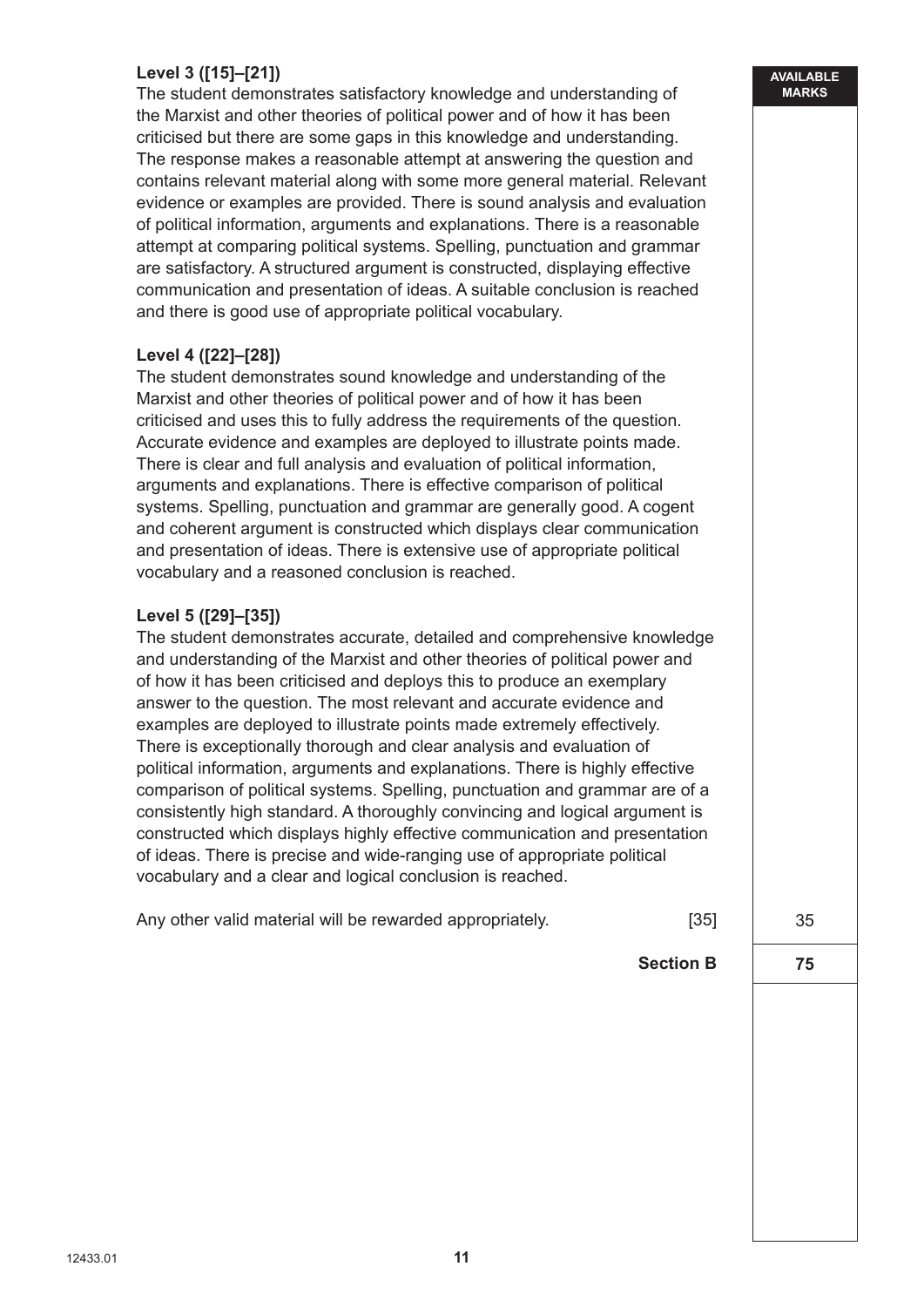|                         | <b>Section A: Texts</b>                                                                                                                                                                                                                                                                                                                                                                                                                                                                                                                                  |    |
|-------------------------|----------------------------------------------------------------------------------------------------------------------------------------------------------------------------------------------------------------------------------------------------------------------------------------------------------------------------------------------------------------------------------------------------------------------------------------------------------------------------------------------------------------------------------------------------------|----|
| 1                       | <b>Background</b><br>Burke's argument that "some citizens must be uppermost" expresses his belief<br>that only some are capable of exercising power and that hierarchy, in the sense<br>of rule by the best, is essential. He expressed this idea in opposition to the<br>elevation of incompetent individuals into positions of power within the French<br>Revolutionary state. Burke believed this would result in disaster for French<br>society whereas the established order of Britain would ensure stability and peace.                           |    |
|                         | Level 1 ([1])<br>The student offers a basic explanation of what is meant by "some citizens must<br>be uppermost".                                                                                                                                                                                                                                                                                                                                                                                                                                        |    |
|                         | Level 2 ([2]-[3])<br>The student offers a more developed explanation of what is meant by "some"<br>citizens must be uppermost".                                                                                                                                                                                                                                                                                                                                                                                                                          |    |
|                         | Level 3 ([4]-[5])<br>The student provides a full explanation of what is meant by "some citizens must<br>be uppermost".                                                                                                                                                                                                                                                                                                                                                                                                                                   |    |
|                         | (AO1: [5] marks)                                                                                                                                                                                                                                                                                                                                                                                                                                                                                                                                         |    |
|                         | Any other valid information will be rewarded appropriately.<br>[5]                                                                                                                                                                                                                                                                                                                                                                                                                                                                                       | 5  |
| $\overline{\mathbf{2}}$ | <b>Background</b><br>Central to Burke's view of political philosophy was his "organic" view of society.<br>Throughout Reflections he repeatedly compares society to nature in order to<br>support his idea that, just as nature evolves gradually, so should society. Sudden,<br>revolutionary change is not found in nature and is therefore to be avoided in<br>society. Burke used this argument to reject the revolutionary actions that had<br>taken place in France and to support the sound government by the 'gardener'<br>statesmen of England. |    |
|                         | Level 1 ([1]-[3])<br>The student offers a basic explanation of Burke's argument that political leaders<br>should work "after the pattern of nature". There is limited or no use of the Source<br>or own knowledge.                                                                                                                                                                                                                                                                                                                                       |    |
|                         | Level 2 ([4]-[7])<br>The student offers a more developed explanation of Burke's argument that<br>political leaders should work "after the pattern of nature". There is some use of<br>the Source or own knowledge.                                                                                                                                                                                                                                                                                                                                       |    |
|                         | Level 3 ([8]-[10])<br>The student provides a full explanation of Burke's argument that political leaders<br>should work "after the pattern of nature". There is good use of the Source and<br>own knowledge.                                                                                                                                                                                                                                                                                                                                             |    |
|                         | An answer that does not refer to the Source can be awarded a maximum of 6<br>marks.<br>An answer that does not contain any evidence can be awarded a maximum of 8<br>marks.                                                                                                                                                                                                                                                                                                                                                                              |    |
|                         | (AO1: [10] marks)                                                                                                                                                                                                                                                                                                                                                                                                                                                                                                                                        |    |
|                         | Any other valid information will be rewarded appropriately.<br>$[10]$                                                                                                                                                                                                                                                                                                                                                                                                                                                                                    | 10 |

**Option B: Political Ideas**

10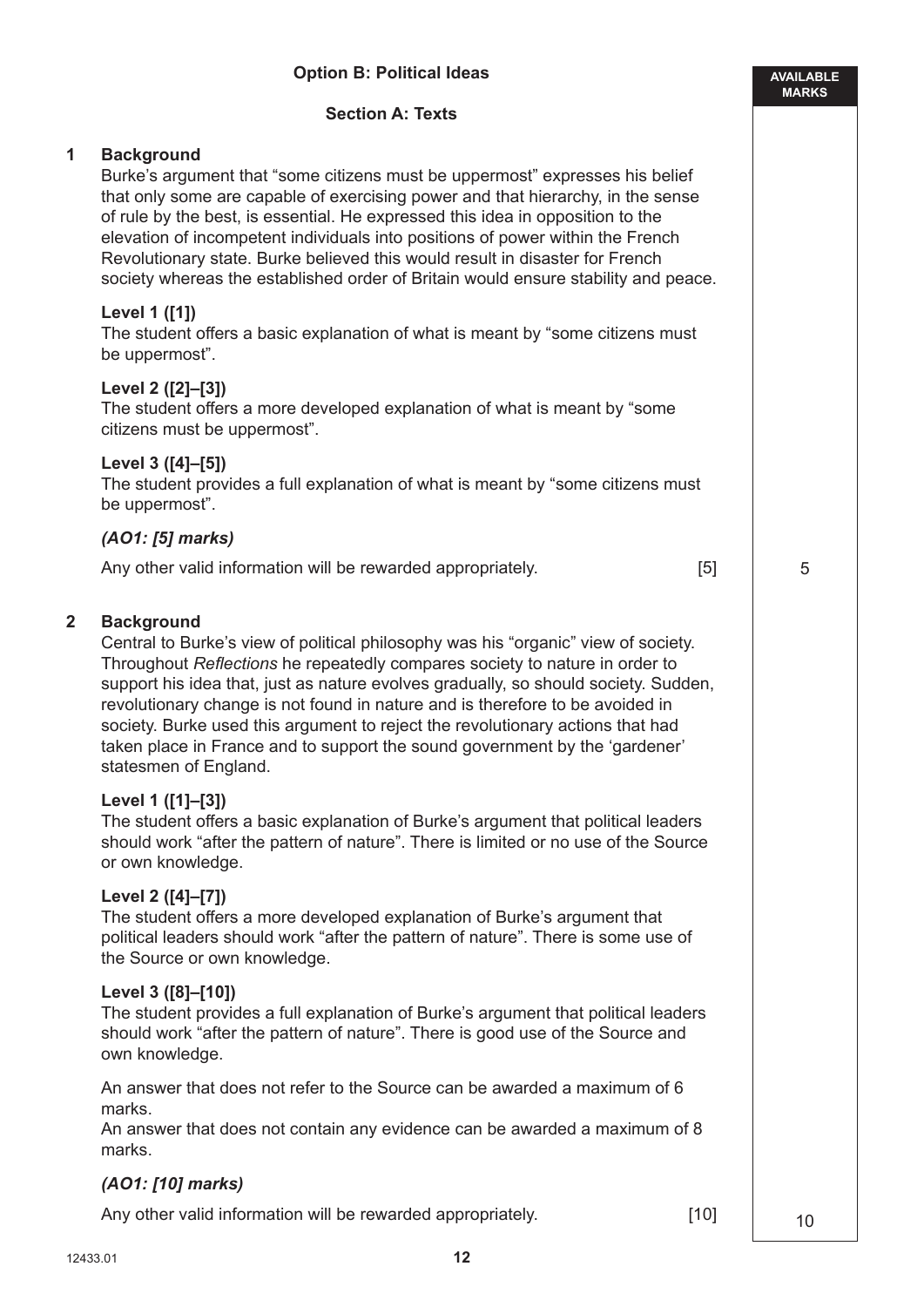# **3 Background**

Throughout *Reflections* Burke defends the value of the customs and traditions of the past and deplores those who recklessly reject the wisdom of previous generations embodied in those customs and traditions. In doing this he established one of the main principles of Conservatism. However, critics have long challenged his arguments. For example, he compares the ideal statesman as a gardener who works "after the pattern of nature" but gardeners seek to interfere with nature in radical ways in order to bring about what they want. A more frequently expressed criticism of Burke is that his argument for custom and tradition is nothing more than a defence of the privileges and wealth of the few. His argument that "in all societies some citizens must be uppermost" clearly expresses this view. Critics would also ask whether all customs and traditions are to be "cherished". Racism and anti-Semitism are traditional in many societies. Liberals would attack Burke on the grounds that custom and tradition prevent social progress and become, in Mill's phrase, "dead dogma". Rather than being the basis of moving forward, custom and tradition keep society stuck in the past.

An answer that does not refer to the Source can be awarded a maximum of Level 3.

An answer that contains no evidence can be awarded a maximum of Level 3. An answer limited to only one criticism can be awarded a maximum of Level 3.

Any other valid criticisms.

## **Level 1 ([1]–[4])**

Responses at this level are characterised by brevity and contain little or no relevant material. The student demonstrates limited knowledge and understanding of Burke's defence of custom and tradition and how it has been criticised and makes little attempt to answer the question. The answer is illinformed and/or has a high degree of irrelevant material. The response contains general statements and/or includes no evidence or examples. There is little analysis and evaluation of information, arguments and explanations. Spelling, punctuation and grammar are inadequate. An argument or explanation, if present, is ill-informed and poorly constructed. The level of communication and use of political vocabulary are both limited.

## **Level 2 ([5]–[8])**

Responses at this level are characterised by a mix of broad, sweeping statements, only some of which are relevant to the question and all are under explained or imprecise. The student demonstrates outline knowledge and understanding of Burke's defence of custom and tradition and how it has been criticised but there are major gaps in this knowledge and understanding and only a limited attempt is made to answer the question. The response contains some relevant material but also significant irrelevant or general material. General material is content that relates to the topic under discussion but is not directly relevant to it. Some relevant evidence or examples are provided. There is limited analysis and simple evaluation of political information, arguments and explanations but this lacks depth. Spelling, punctuation and grammar are limited. An argument or explanation is constructed although communication and structure tend to be narrative or descriptive. There is some use of appropriate political vocabulary.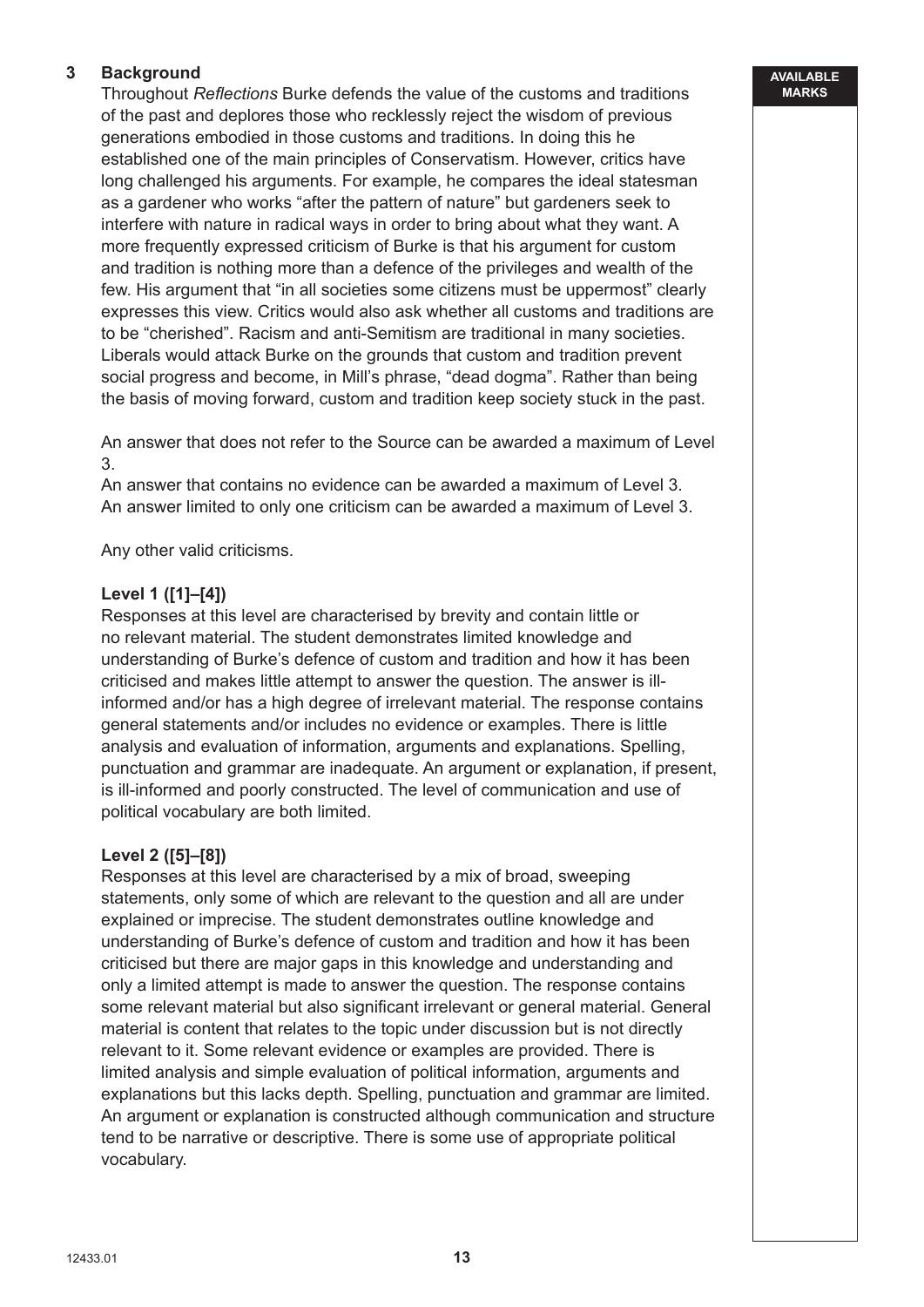# **Level 3 ([9]–[12])**

Responses at this level are characterised by a number of accurate and relevant points that are either under explained, have no supporting evidence, are limited in range or are entirely one-sided. The student demonstrates satisfactory knowledge and understanding of Burke's defence of custom and tradition and how it has been criticised but there are some gaps in this knowledge and understanding. The response makes a reasonable attempt at answering the question and contains relevant material along with some more general material. General material is content that relates to the topic under discussion but is not directly relevant to it. Relevant evidence or examples are provided. There is sound analysis and evaluation of political information, arguments and explanations but this lacks depth. Spelling, punctuation and grammar are satisfactory. A structured argument is constructed, displaying effective communication and presentation of ideas. A suitable conclusion is reached and there is good use of appropriate political vocabulary.

#### **Level 4 ([13]–[16])**

Responses at this level are characterised by a degree of balance in argument, a range of relevant points that are reasonably well explained and good use of appropriate evidence. The student demonstrates sound knowledge and understanding of Burke's defence of custom and tradition and how it has been criticised and uses this to fully address the requirements of the question. Accurate evidence and examples are deployed to illustrate points made. There is clear and full analysis and evaluation of political information, arguments and explanations. Spelling, punctuation and grammar are generally good. A cogent and coherent argument is constructed which displays clear communication and presentation of ideas. There is extensive use of appropriate political vocabulary.

#### **Level 5 ([17]–[20])**

Responses at this level are characterised by a focus on analysis based on a detailed explanation of a wide range of points that account for all the main issues on both sides of the argument. There is consistent engagement with the question throughout and the evidence used clearly illuminates the points being made. The student demonstrates accurate, detailed and comprehensive knowledge and understanding of Burke's defence of custom and tradition and how it has been criticised and deploys this to produce an exemplary answer to the question. The most relevant and accurate evidence and examples are deployed to illustrate points made extremely effectively. There is exceptionally thorough and clear analysis and evaluation of political information, arguments and explanations. Spelling, punctuation and grammar are of a consistently high standard. A thoroughly convincing and logical argument is constructed which displays highly effective communication and presentation of ideas. There is precise and wideranging use of appropriate political vocabulary.

Any other valid material will be rewarded appropriately. [20]

20

**35**

**Section A**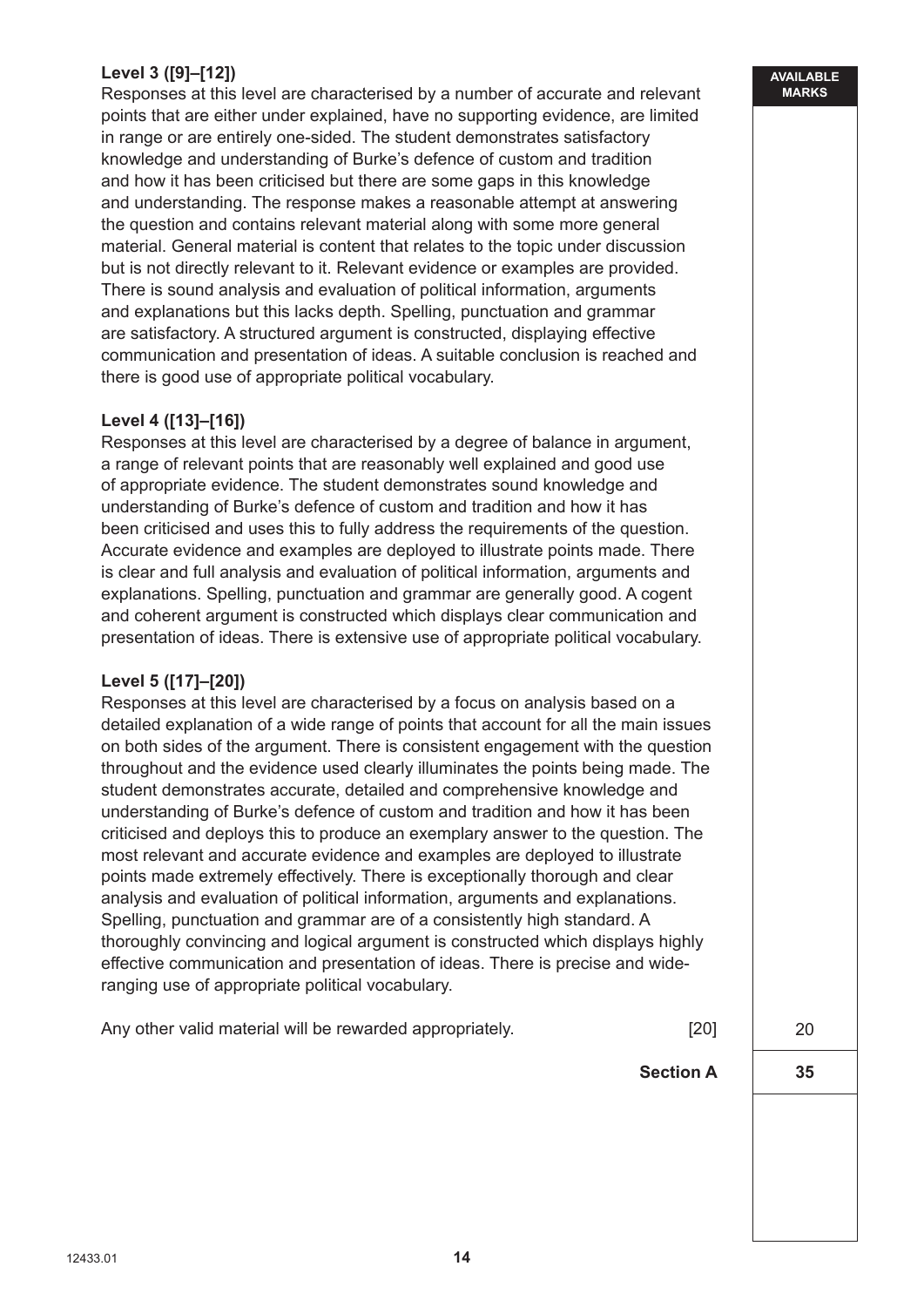**AVAILABLE MARKS**

## **4 Background**

The idea of a "limited state" is primarily associated with Liberals and Libertarians, although Libertarian Socialists would also be in favour of such a state. A limited government is one that plays a restricted role in individuals' lives. There are major constraints upon government power and the area of personal freedom is clearly defined. For example, in the USA where the principle of limited government is highly valued, individuals go to the most extraordinary lengths to assert their right to bear arms.

## **Level 1 ([1])**

The student offers a basic explanation of what is meant by the term "limited state".

## **Level 2 ([2]–[3])**

The student offers a more developed explanation of what is meant by the term "limited state". A relevant example will be given.

## **Level 3 ([4]–[5])**

The student provides a full explanation of what is meant by the term "limited state". A relevant example will be used to explain the term. A relevant example may be one that does not refer to a specific political system but does support the explanation. For example, the state not interfering with

*(AO1: [5] marks)*

Any other valid information will be rewarded appropriately. The same of the state of the state of the state of the state of the state of the state of the state of the state of the state of the state of the state of the sta

freedom of religion would be a relevant example.

## **5 (a) Background**

Classical Liberals, such as Locke, had a deeply suspicious view of the absolutist state and regarded it as the biggest threat to individual liberty. They sought to impose restrictions on the state in order to avoid tyranny and to maximise individual freedom. For example, the emphasis upon natural rights was intended to define the limits of state action. The statement "that government is best which governs least" expresses much of what Classical Liberals believed.

Modern Liberalism, as illustrated by the ideas of Keynes and Beveridge, was much less hostile to the state, given that the threat of absolutism had largely disappeared. Instead it supported state intervention in society in order to tackle social problems that prevented individuals from becoming free.

However, both varieties of Liberalism saw liberty as the highest goal, unlike their Socialist and Conservative opponents. Modern Liberals were prepared to accept a degree of state action but were adamant that the state should not go beyond its limited remit. For these reasons, it can be argued that Classical and Modern Liberals share similar goals.

Students should seek to explain the differences between Classical and Modern Liberalism but also explain what they have in common.

Any other valid information.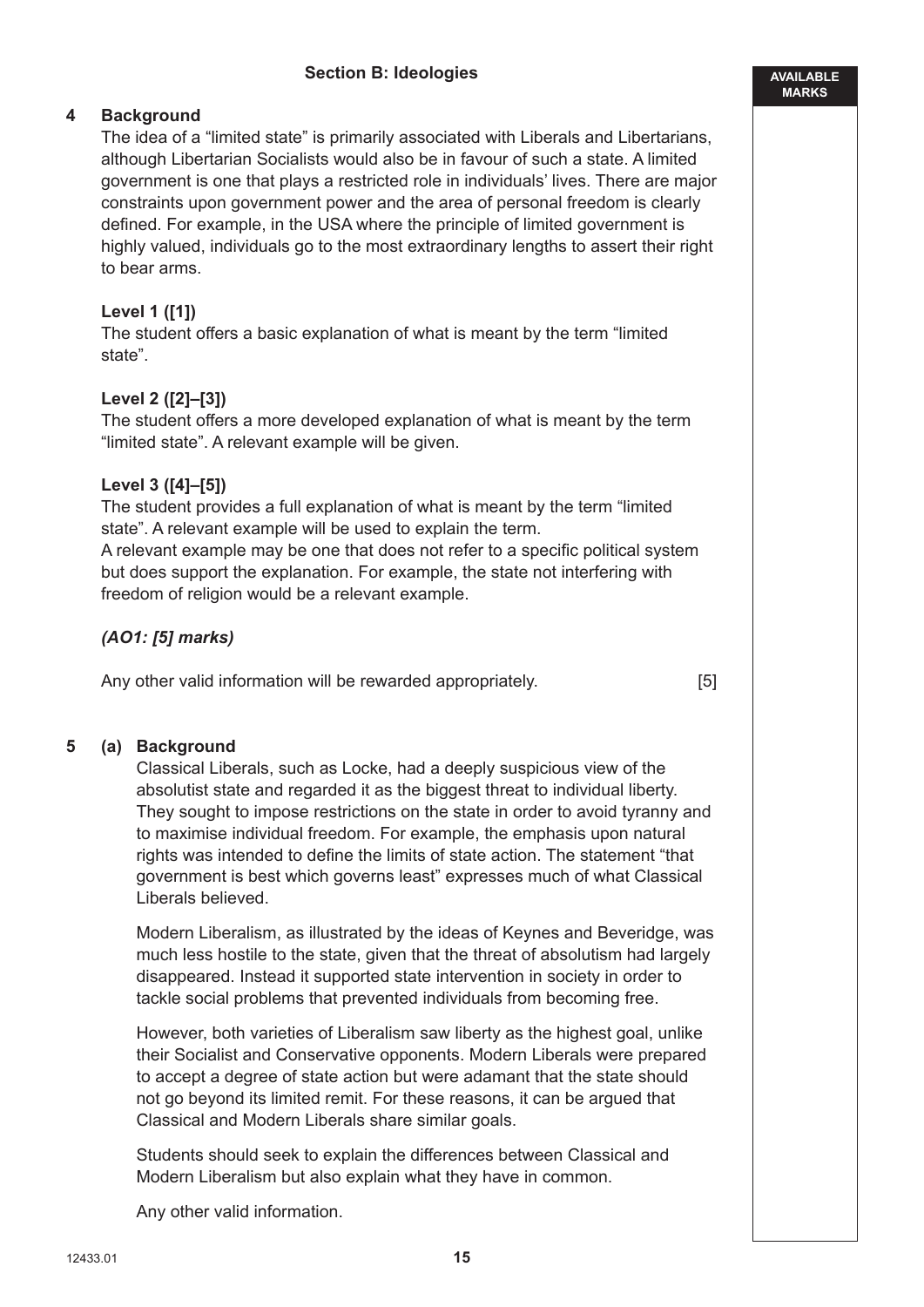- An answer that contains no evidence can be awarded a maximum of Level 3.
- An answer that lacks any form of balance can be awarded a maximum of Level 4.

# **Level 1 ([1]–[7])**

Responses at this level are characterised by brevity and contain little or no relevant material. The student demonstrates limited knowledge and understanding of Classical and Modern Liberalism and makes little attempt to answer the question. The answer is ill-informed and/or has a high degree of irrelevant material. The response contains general statements and/or includes no evidence or examples. There is little analysis and evaluation of information, arguments and explanations. Spelling, punctuation and grammar are inadequate. An argument or explanation, if present, is illinformed and poorly constructed. The level of communication and use of political vocabulary are both limited.

## **Level 2 ([8]–[14])**

Responses at this level are characterised by a mix of broad, sweeping statements, only some of which are relevant to the question and all are under explained or imprecise. The student demonstrates outline knowledge and understanding of Classical and Modern Liberalism but there are major gaps in this knowledge and understanding and only a limited attempt is made to answer the question. The response contains some relevant material but also significant irrelevant or general material. General material is content that relates to the topic under discussion but is not directly relevant to it. Some relevant evidence or examples are provided. There is limited analysis and simple evaluation of political information, arguments and explanations but this lacks depth. Spelling, punctuation and grammar are limited. An argument or explanation is constructed, communication and structure tend to be narrative or descriptive. There is some use of appropriate political vocabulary.

## **Level 3 ([15]–[21])**

Responses at this level are characterised by a number of accurate and relevant points that are either under explained, have no supporting evidence, are limited in range or are entirely one-sided. The student demonstrates satisfactory knowledge and understanding of Classical and Modern Liberalism but there are some gaps in this knowledge and understanding. The response makes a reasonable attempt at answering the question and contains relevant material along with some more general material. General material is content that relates to the topic under discussion but is not directly relevant to it. Relevant evidence or examples are provided. There is sound analysis and evaluation of political information, arguments and explanations. Spelling, punctuation and grammar are satisfactory. A structured argument is constructed, displaying effective communication and presentation of ideas. A suitable conclusion is reached and there is good use of appropriate political vocabulary.

## **Level 4 ([22]–[28])**

Responses at this level are characterised by a degree of balance in argument, a range of relevant points that are reasonably well explained and good use of appropriate evidence. The student demonstrates sound knowledge and understanding of Classical and Modern Liberalism and uses this to fully address the requirements of the question. Accurate evidence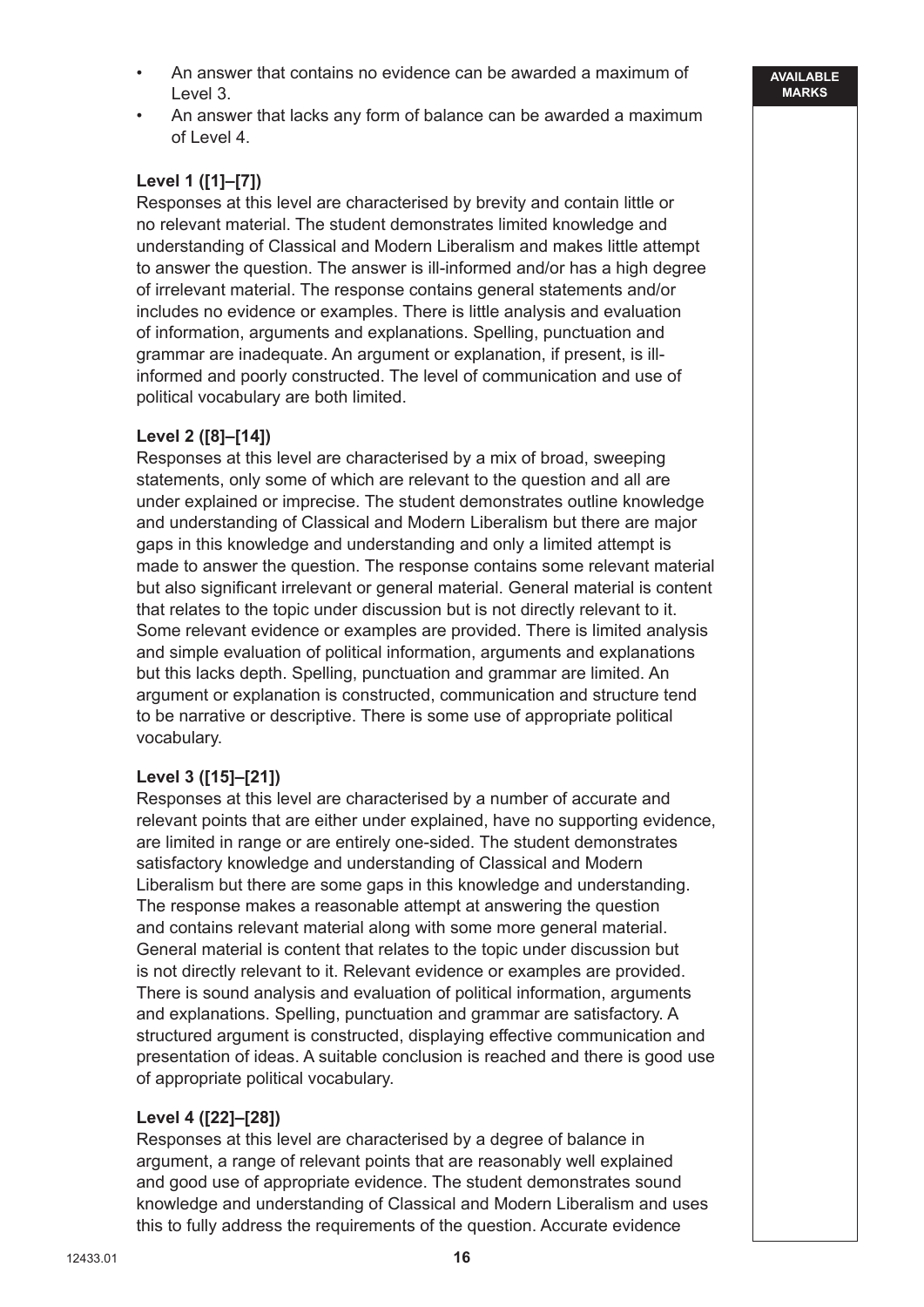and examples are deployed to illustrate points made. There is clear and full analysis and evaluation of political information, arguments and explanations. Spelling, punctuation and grammar are generally good. A cogent and coherent argument is constructed which displays clear communication and presentation of ideas. There is extensive use of appropriate political vocabulary and a reasoned conclusion is reached.

## **Level 5 ([29]–[35])**

Responses at this level are characterised by a focus on analysis based on a detailed explanation of a wide range of points that account for all the main issues on both sides of the argument. There is consistent engagement with the question throughout and the evidence used clearly illuminates the points being made. The student demonstrates accurate, detailed and comprehensive knowledge and understanding of Classical and Modern Liberalism and deploys this to produce an exemplary answer to the question. The most relevant and accurate evidence and examples are deployed to illustrate points made extremely effectively. There is exceptionally thorough and clear analysis and evaluation of political information, arguments and explanations. Spelling, punctuation and grammar are of a consistently high standard. A thoroughly convincing and logical argument is constructed which displays highly effective communication and presentation of ideas. There is precise and wide-ranging use of appropriate political vocabulary and a clear and logical conclusion is reached.

Any other valid material will be rewarded appropriately. [35]

#### **(b) Background**

Early socialists tended to adopt a revolutionary socialist analysis of capitalism, believing that the exploitation and inequality of capitalism means that it cannot be improved upon or reformed. The wealth enjoyed by the few was a direct consequence of the poverty inflicted upon the majority. Therefore, the system must be destroyed and replaced by socialism. Private ownership of the means of production cannot be tolerated as this is the basis of capitalist exploitation. The state is an agent of the ruling, capitalist class and therefore it must be overthrown by means of a proletarian revolution.

Reformist Socialists, confronted with a different type of capitalism are less inclined to advocate the complete destruction of capitalism, arguing instead for a reformed capitalism that combines the benefits of capitalism with state action in the form of welfarism, state health care and redistribution of wealth. Democracy allows the working class to gain control of the state and to use it to bring about essential reforms. A proletarian revolution is not needed. Capitalism can be "tamed" and made to serve the needs of the majority, not the few.

These different views of capitalism have led to conflict and division within Socialism and left-wing parties. The bitterness of these divisions has led to the argument that there are two very different socialisms, reflected in the form of social democratic and communist parties. Others argue that socialists have enough in common for it to be considered a single ideology.

Students should seek to explain the differences between Revolutionary and Reformist Socialism but also identify possible common areas.

#### **AVAILABLE MARKS**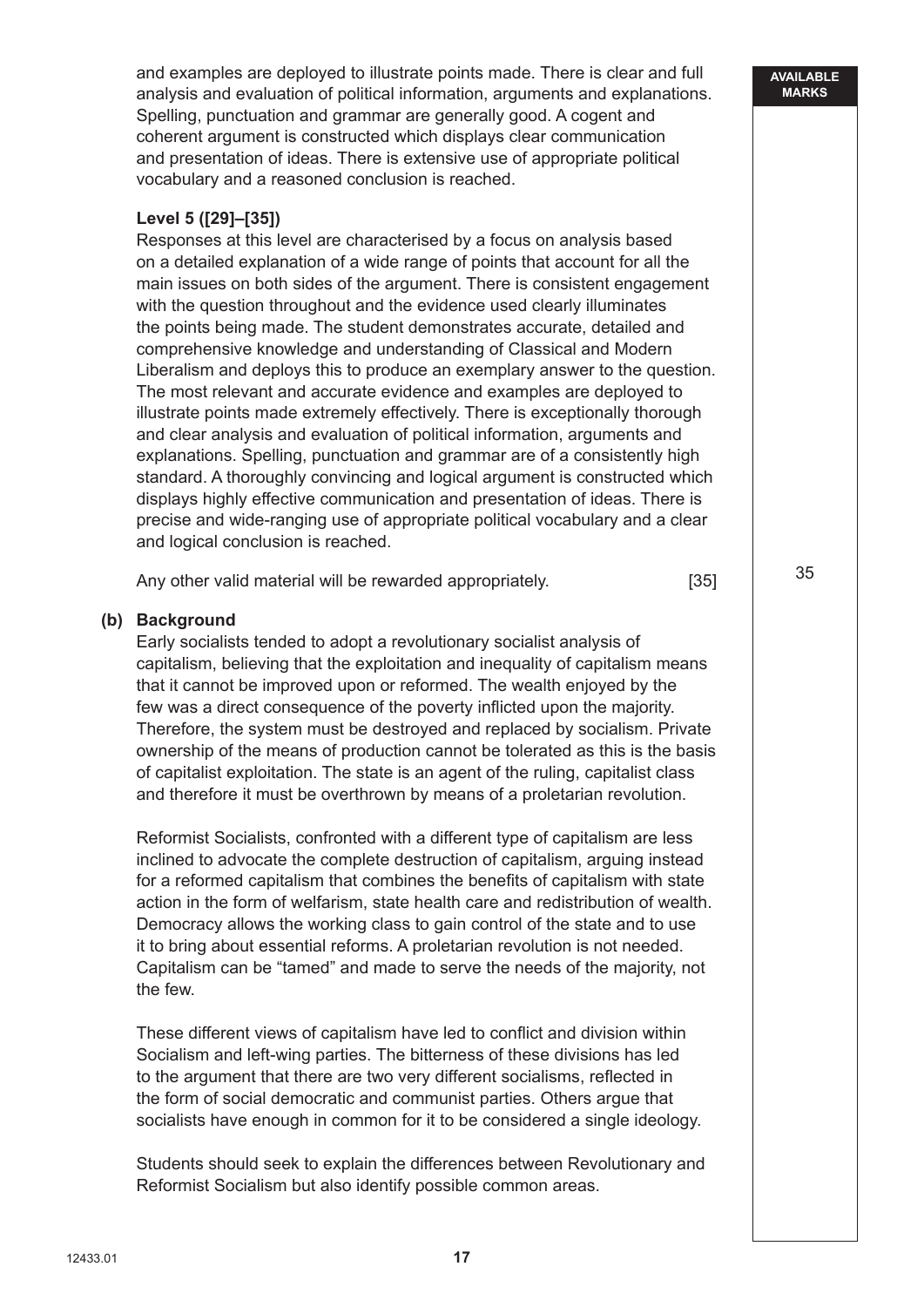Any other relevant material.

• An answer that contains no evidence can be awarded a maximum of Level 3.

**AVAILABLE MARKS**

• An answer that lacks any form of balance can be awarded a maximum of Level 4.

## **Level 1 ([1]–[7])**

Responses at this level are characterised by brevity and contain little or no relevant material. The student demonstrates limited knowledge and understanding of revolutionary and reformist socialism and makes little attempt to answer the question. The answer is ill-informed and/or has a high degree of irrelevant material. The response contains general statements and/or includes no evidence or examples. There is little analysis and evaluation of information, arguments and explanations. Spelling, punctuation and grammar are inadequate. An argument or explanation, if present, is ill-informed and poorly constructed. The level of communication and use of political vocabulary are both limited.

## **Level 2 ([8]–[14])**

Responses at this level are characterised by a mix of broad, sweeping statements, only some of which are relevant to the question and all are under explained or imprecise. The student demonstrates outline knowledge and understanding of revolutionary and reformist socialism but there are major gaps in this knowledge and understanding and only a limited attempt is made to answer the question. The response contains some relevant material but also significant irrelevant or general material. General material is content that relates to the topic under discussion but is not directly relevant to it. Some relevant evidence or examples are provided. There is limited analysis and simple evaluation of political information, arguments and explanations but this lacks depth. Spelling, punctuation and grammar are limited. An argument or explanation is constructed although communication and structure tend to be narrative or descriptive. There is some use of appropriate political vocabulary.

#### **Level 3 ([15]–[21])**

Responses at this level are characterised by a number of accurate and relevant points that are either under explained, have no supporting evidence, are limited in range or are entirely one-sided. The student demonstrates satisfactory knowledge and understanding of revolutionary and reformist socialism but there are some gaps in this knowledge and understanding. The response makes a reasonable attempt at answering the question and contains relevant material along with some more general material. General material is content that relates to the topic under discussion but is not directly relevant to it. Relevant evidence or examples are provided. There is sound analysis and evaluation of political information, arguments and explanations. Spelling, punctuation and grammar are satisfactory. A structured argument is constructed, displaying effective communication and presentation of ideas. A suitable conclusion is reached and there is good use of appropriate political vocabulary.